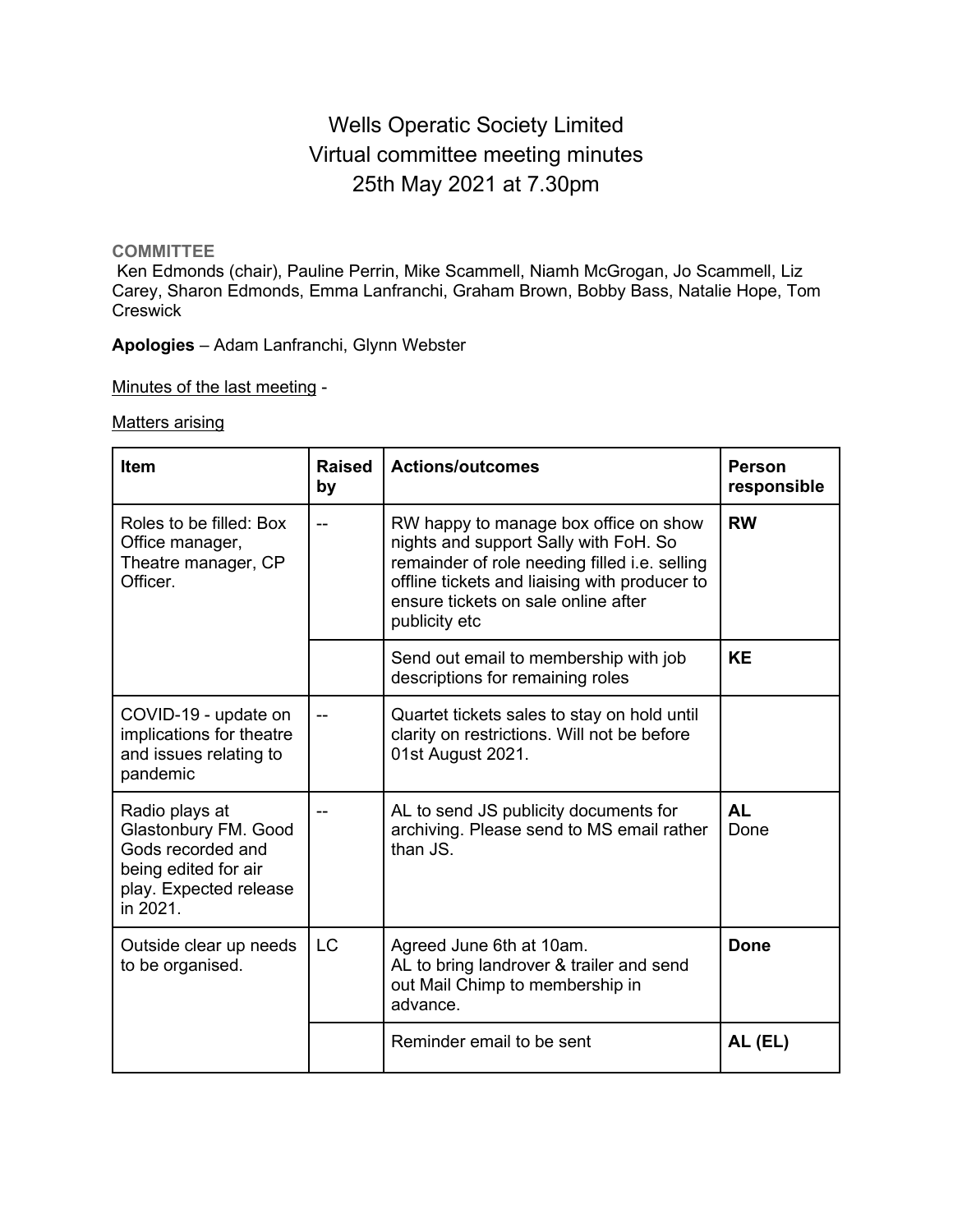| First half of production<br>list on wall beside door<br>to corridor isn't there. If<br>doesn't reappear will<br>need replaced. | KE. | NM to replace if original doesn't reappear.<br>Agreed to wait until renovations complete<br>and are looking to reopen. | <b>NM</b><br>Ongoing |
|--------------------------------------------------------------------------------------------------------------------------------|-----|------------------------------------------------------------------------------------------------------------------------|----------------------|
|                                                                                                                                |     |                                                                                                                        |                      |

Matters arising from 2020 - on hold due to CV-19 and to be reviewed once normal business resumes - are at the end of this agenda

#### **Correspondence**

| <b>Item</b>                                                                                          | <b>Actions/outcomes</b>                                                                                                                                                                                              | <b>Person</b><br>responsible                                    |
|------------------------------------------------------------------------------------------------------|----------------------------------------------------------------------------------------------------------------------------------------------------------------------------------------------------------------------|-----------------------------------------------------------------|
| Email from Alex Mnatzaganian<br>on behalf of The Powells of<br>Michaelstone Y Fedw Historic<br>Trust | Heating, pit, workshop, renovations to<br>corridor, box office and bar and and<br>audio visual equipment suggested.<br>Agreed to request funds for mixing<br>desk and audio visual equipment for<br>backstage & bar. | (RW) KE<br>Email sent and<br>waiting for<br>response<br>Ongoing |
|                                                                                                      |                                                                                                                                                                                                                      |                                                                 |

## Treasurer's Report & Box Office

| <b>Item</b> | <b>Actions/outcomes</b>                                                               | <b>Person responsible</b> |
|-------------|---------------------------------------------------------------------------------------|---------------------------|
|             | Further grant in region of £8K. $\vert$ PP has applied and waiting to hear $\vert$ PP | Ongoing                   |
|             |                                                                                       |                           |

### **Membership**

| Item                         |         | Actions/outcomes   Person responsible |
|------------------------------|---------|---------------------------------------|
| Patron's leaflet             | Ongoing | LC.                                   |
| Theatre newsletter   Ongoing |         | SE                                    |

## **Publicity**

| I Item | <b>Actions/outcomes</b>                                         | Person responsible |
|--------|-----------------------------------------------------------------|--------------------|
|        | Handover KE and AL to have Publicity Officer role handover   KE |                    |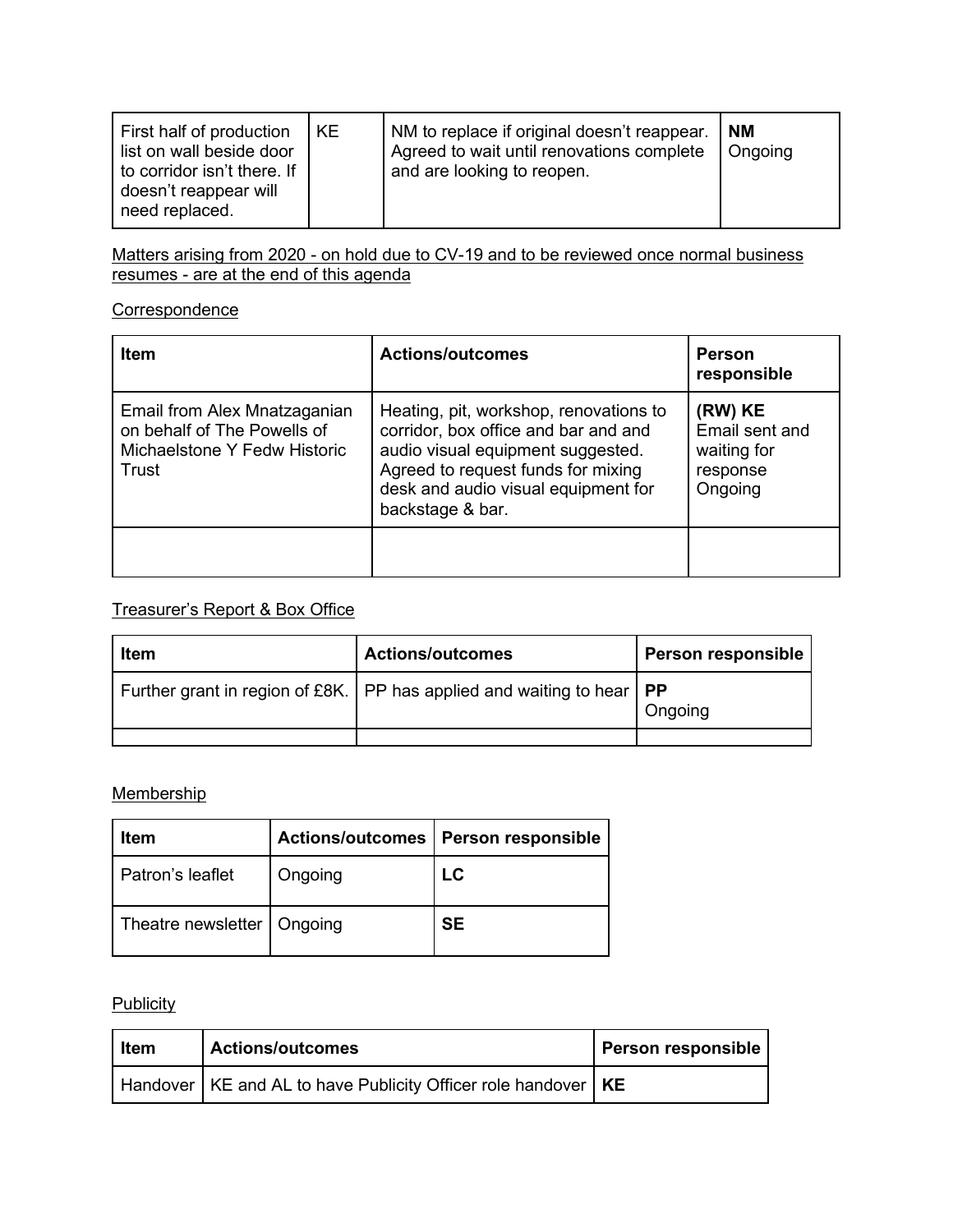| <b>AL</b><br>Ongoing |
|----------------------|
|----------------------|

### Theatre renovations

| <b>Item</b>                                                           | <b>Actions/outcomes</b>                                                                                                                                                                                                            | <b>Person</b><br>responsible          |
|-----------------------------------------------------------------------|------------------------------------------------------------------------------------------------------------------------------------------------------------------------------------------------------------------------------------|---------------------------------------|
| Rehearsal room lighting<br>complete.                                  | Some ceiling areas & tiles need TLC                                                                                                                                                                                                | <b>MS</b><br>Arranging<br>with Angelo |
|                                                                       | Before renovation there was a double<br>panel with lights. However the LEDs only<br>needed one panel which is why there are<br>now gaps. We can currently source the<br>panels but not the metal strips. May be<br>able to source. | <b>MS</b>                             |
| Floors, skirting and curtains still<br>to be done.                    | Curtains bought and en route.                                                                                                                                                                                                      | <b>NM</b>                             |
| Auditorium repainting has<br>begun                                    | Completed and invoice paid                                                                                                                                                                                                         | Done                                  |
| Leak in ceiling through the<br>chimneys                               | Mark quoted and has been asked to<br>remove all chimneys and repair vent                                                                                                                                                           | <b>Done</b>                           |
| Window frame in wardrobe<br>rotting and will need to be<br>looked at. | ER to speak with Steve Wilcox who did<br>Chamberlain St doors.                                                                                                                                                                     | <b>ER</b><br>Ongoing                  |
| Toilet flooding.                                                      | Seems to be a water pressure issue with<br>urinals rather than a leak. Water turned off<br>for now. Without a pressure control valve<br>is not easy to fix so may need a plumber.<br>Ongoing.                                      | <b>MS</b><br>Ongoing                  |
| Update on dimmers                                                     | Lighting box not updated and entrance<br>door installation incomplete. To be<br>followed up.                                                                                                                                       | <b>GB</b><br>Ongoing                  |
| <b>PAT</b> testing                                                    | Need to source training                                                                                                                                                                                                            | <b>GB</b><br>Ongoing                  |
| New sign for billboard by front<br>wall.                              | Share details to date with committee for<br>further investigation.<br>KE to liaise with RW.<br>We have permission for the request put in<br>and the socket is in place. Now need                                                   | <b>KE</b><br>Ongoing                  |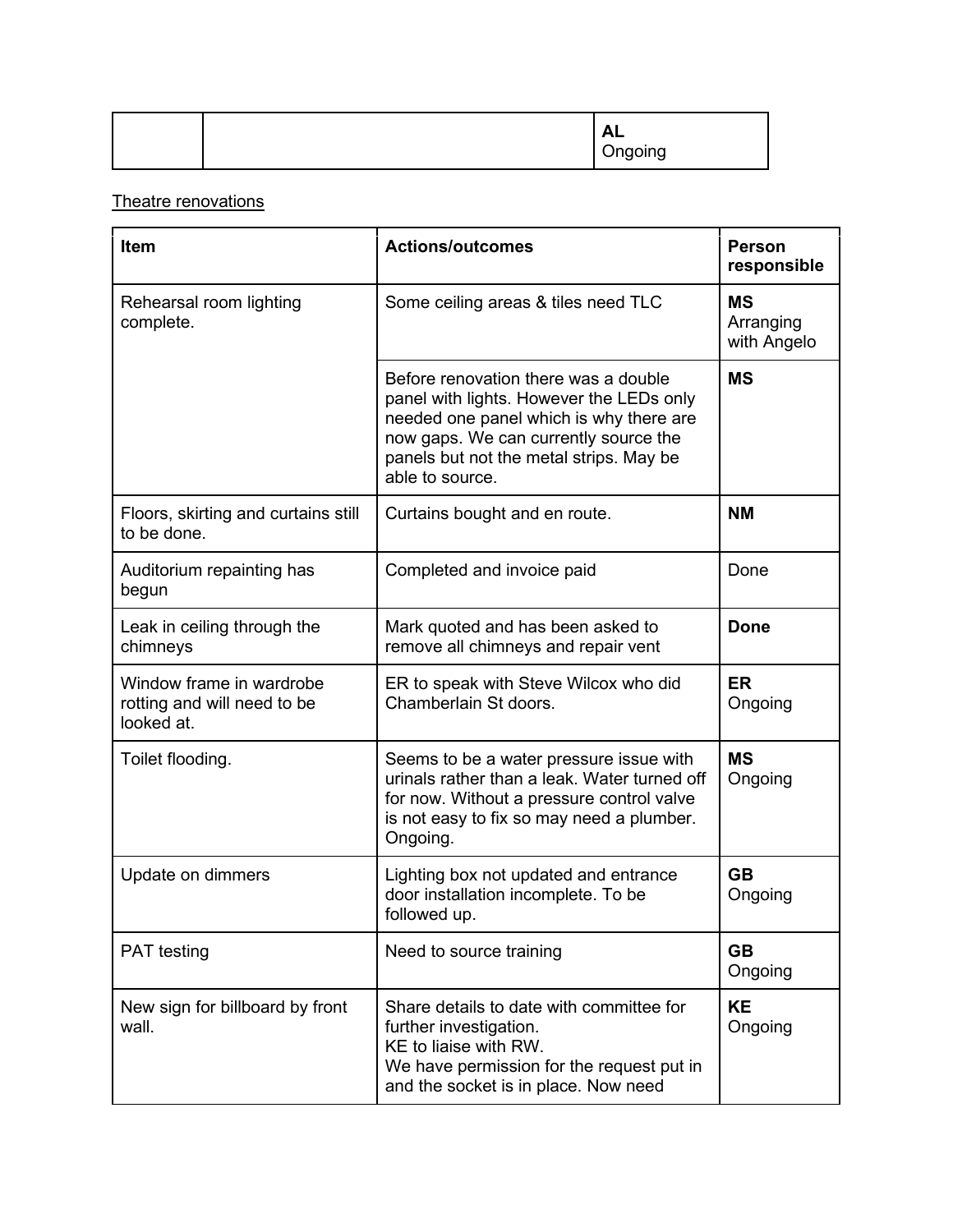|                                                                                                                                                                                              | designed and built. In permission granted,<br>no specification as to metal to be used.                                                                                                                                                                                                                                                                                                                                                        |                |
|----------------------------------------------------------------------------------------------------------------------------------------------------------------------------------------------|-----------------------------------------------------------------------------------------------------------------------------------------------------------------------------------------------------------------------------------------------------------------------------------------------------------------------------------------------------------------------------------------------------------------------------------------------|----------------|
| Tree - yellow line edge. Sign<br>received and has gone up.<br>Rocks/boulders to be used<br>instead of lines. AL quote<br>agreed - five concrete posts and<br>necessary equipment to install. | Angelo helping. We may need to use<br>bigger equipment which may affect cost<br>but will know when get started as will have<br>to wait for weather to settle.<br>AL quote now out-of-date so will look into a<br>new quote.<br>Previous plan not viable due to limited<br>supply and AL availability.<br>Agreed to buy 4x4 timber posts and<br>concrete them into the ground. Hire post<br>hole borer. SE to ask builder in Connect<br>Centre | <b>SE</b>      |
| Parking in car park                                                                                                                                                                          | SE to speak to builder about bringing gate<br>posts forward so can add closable gate<br>and sign                                                                                                                                                                                                                                                                                                                                              | <b>SE</b>      |
| Heating system. No issues<br>during Willows but will need to<br>monitor                                                                                                                      | Ongoing monitoring                                                                                                                                                                                                                                                                                                                                                                                                                            | All<br>Ongoing |
| Camera\Wi-Fi system                                                                                                                                                                          | Went down a couple of weeks ago and<br>fried a hard drive because cupboard too<br>hot. Two cameras and a hard drive<br>replaced. Cupboard needs ventilation or<br>A/C. Agreed to drill holes in door and<br>possibly in roof for ventilation and monitor.                                                                                                                                                                                     | <b>AL</b>      |

## **Hire**

| <b>Item</b>                 | <b>Actions/outcomes</b>                                                                                                                                                                                                                                                                                                                                | <b>Person</b><br>responsible |
|-----------------------------|--------------------------------------------------------------------------------------------------------------------------------------------------------------------------------------------------------------------------------------------------------------------------------------------------------------------------------------------------------|------------------------------|
| Small Steps x 2             | Ongoing                                                                                                                                                                                                                                                                                                                                                | <b>SE</b>                    |
| Cosmo group                 | On hold (CV-19)                                                                                                                                                                                                                                                                                                                                        | <b>SE</b>                    |
| Sustainable<br><b>Wells</b> | On hold (CV-19)                                                                                                                                                                                                                                                                                                                                        | <b>Sarah Briton</b>          |
| <b>Theatre Festival</b>     | Neil Johnson who organises the Theatre festival in Wells<br>and he's enquiring about the possibility of hiring the<br>rehearsal room 9am - 5pm from Mon 5th - Friday 9th July<br>for a youth theatre week of workshops. Rehearsal room<br>not available Mon & Tue and auditorium set up for Quartet<br>so offered Wed-Fri. Is taking Wed-Fri for £200. | <b>SE</b>                    |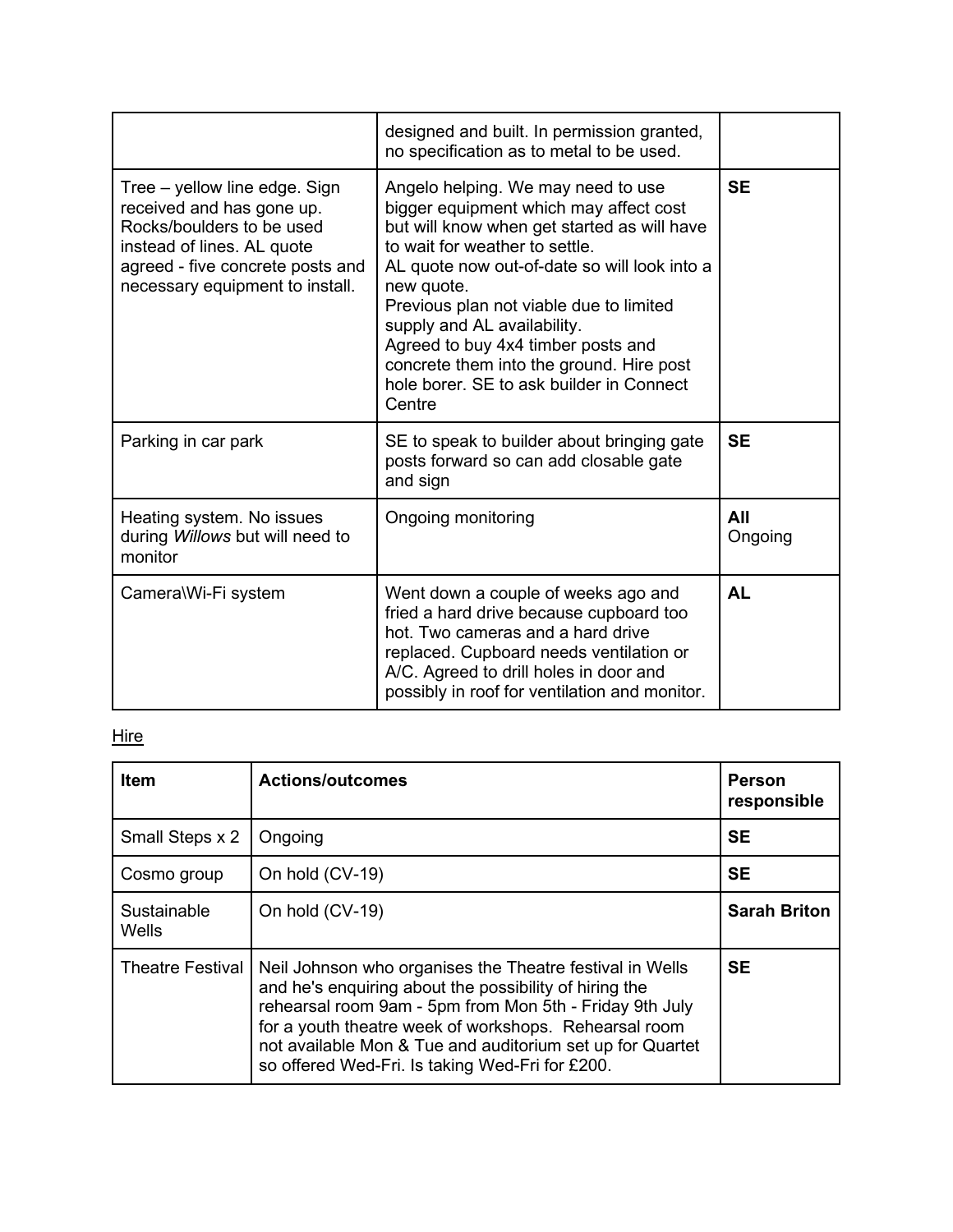|         | Choreographer   Can Elisha Webster use rehearsal room for a short time of |  |
|---------|---------------------------------------------------------------------------|--|
| request | an evening to record a short film. Agreed.                                |  |

**Productions** 

| <b>Quartet</b> by Ronald Harwood |                         | September 15th-18th 2021 |                     |
|----------------------------------|-------------------------|--------------------------|---------------------|
| Director                         | Jackie Watts            | Producer                 | Ken Edmonds         |
| MD                               |                         | Choreography             |                     |
| SМ                               | <b>Charlie Watkins</b>  | Lighting                 | <b>Graham Brown</b> |
| Sound                            | <b>Rick Fitzsimmons</b> | Projection               |                     |
| Costumes                         |                         | Props                    | <b>Pat Watkins</b>  |
| Prompt                           | Frieda Brown            | Makeup                   |                     |
| Budget                           | Agreed                  | <b>Publicity</b>         | <b>Ken Edmonds</b>  |
| Photos                           | <b>Ken Edmonds</b>      | Programme                | Ken Edmonds         |
| <b>Ticket prices</b>             | £12<br>£10              | Rehearsal schedule       | Agreed              |
| FoH                              | Sally Trayhurn          | Tickets go live          |                     |

All Quartet original cast have had both vaccines and confirmed are happy to continue. Hopefully rehearsals will restart July 19th. Committee encourage ventilation and that it is personal choice for cast/crew to wear masks (assuming all government restrictions lifted). Agreed will go ahead if even audience have to socially distance.

| <b>Cinderella</b> by Vicky Orman |                        | Dec 12th - 19th 2021 |                     |  |
|----------------------------------|------------------------|----------------------|---------------------|--|
| <b>Director</b>                  | Ken Edmonds            | Producer             | <b>Vicky Orman</b>  |  |
| MD                               |                        | Choreography         |                     |  |
| <b>SM</b>                        | <b>Charlie Watkins</b> | Lighting             | <b>Graham Brown</b> |  |
| Sound                            |                        | Projection           |                     |  |
| Costumes                         |                        | Props                |                     |  |
| Prompt                           | Frieda Brown           | Makeup               |                     |  |
| <b>Budget</b>                    |                        | Publicity            |                     |  |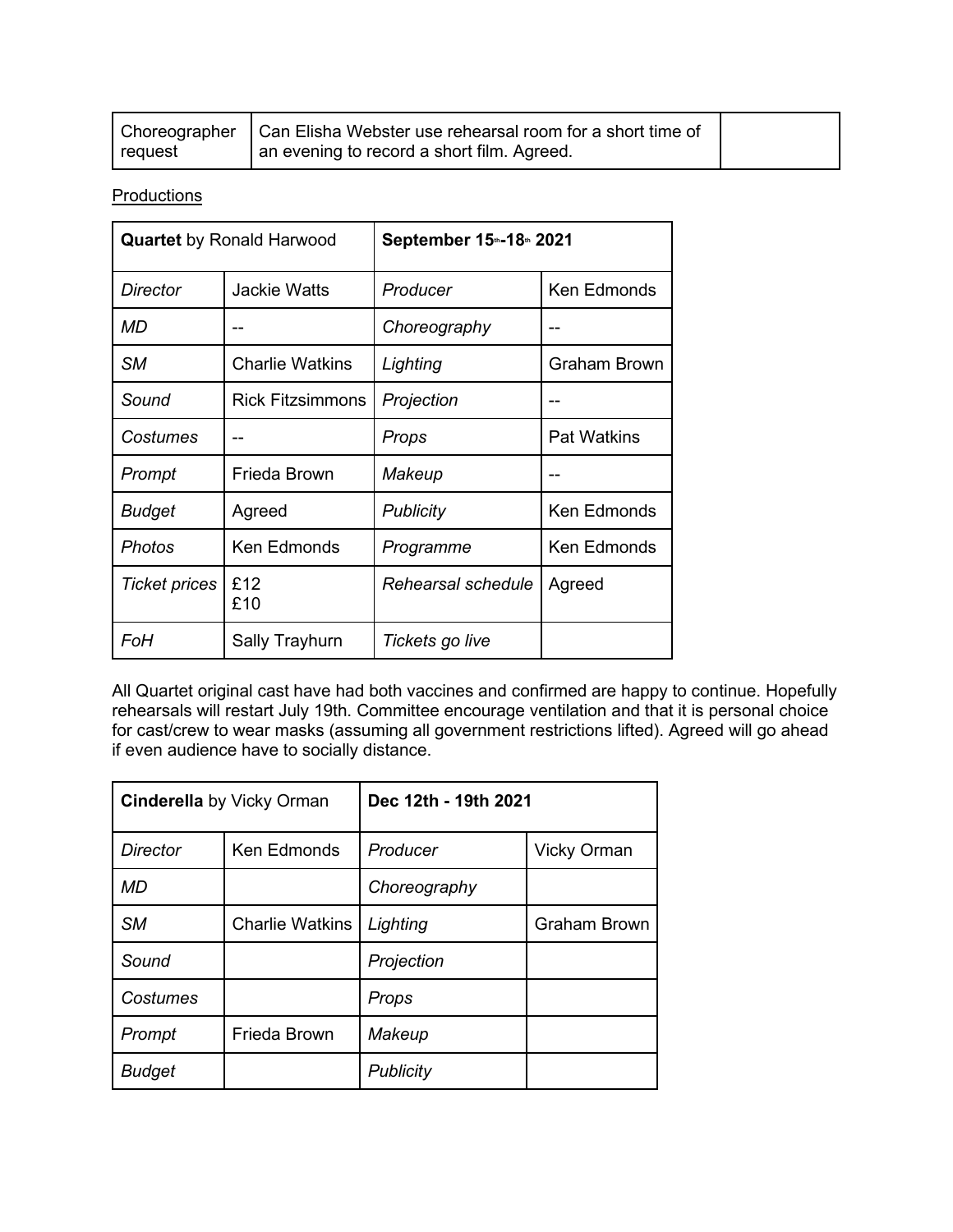| <b>Photos</b>        | Programme          |  |
|----------------------|--------------------|--|
| <b>Ticket prices</b> | Rehearsal schedule |  |
| FoH                  | Tickets go live    |  |

| <b>Blood on the Canvas</b> by Richard James<br>and |                       | <b>March 2022</b>  |  |
|----------------------------------------------------|-----------------------|--------------------|--|
| Director                                           | <b>Sharon Edmonds</b> | Producer           |  |
| MD                                                 |                       | Choreography       |  |
| <b>SM</b>                                          |                       | Lighting           |  |
| Sound                                              |                       | Projection         |  |
| Costumes                                           |                       | Props              |  |
| Prompt                                             |                       | Makeup             |  |
| <b>Budget</b>                                      |                       | Publicity          |  |
| <b>Photos</b>                                      |                       | Programme          |  |
| <b>Ticket prices</b>                               |                       | Rehearsal schedule |  |
| FoH                                                |                       | Tickets go live    |  |

| <b>Big Fish by John August &amp; Andrew Lippa</b> |                                 | May 02nd-07th 2022 |                                |
|---------------------------------------------------|---------------------------------|--------------------|--------------------------------|
| Director                                          | Niamh McGrogan                  | Producer           | Doreen Grant                   |
| MD                                                | <b>Sheila Ross</b>              | Choreography       | Julie & Elisha Webster         |
| <b>SM</b>                                         | Mike Scammell & Sarah<br>Galton | Lighting           | Graham Brown                   |
| Sound                                             | <b>Rick Fitzsimmons</b>         | Projection         | Ben Lynch                      |
| Costumes                                          | <b>Bobby Bass</b>               | Props              | Jo Scammel with Vicky<br>Orman |
| Prompt                                            | Frieda Brown                    | Makeup             | <b>Helen Makin</b>             |
| <b>Budget</b>                                     | Agreed                          | <b>Publicity</b>   | <b>Ken Edmonds</b>             |
| <b>Photos</b>                                     |                                 | Programme          | Niamh McGrogan                 |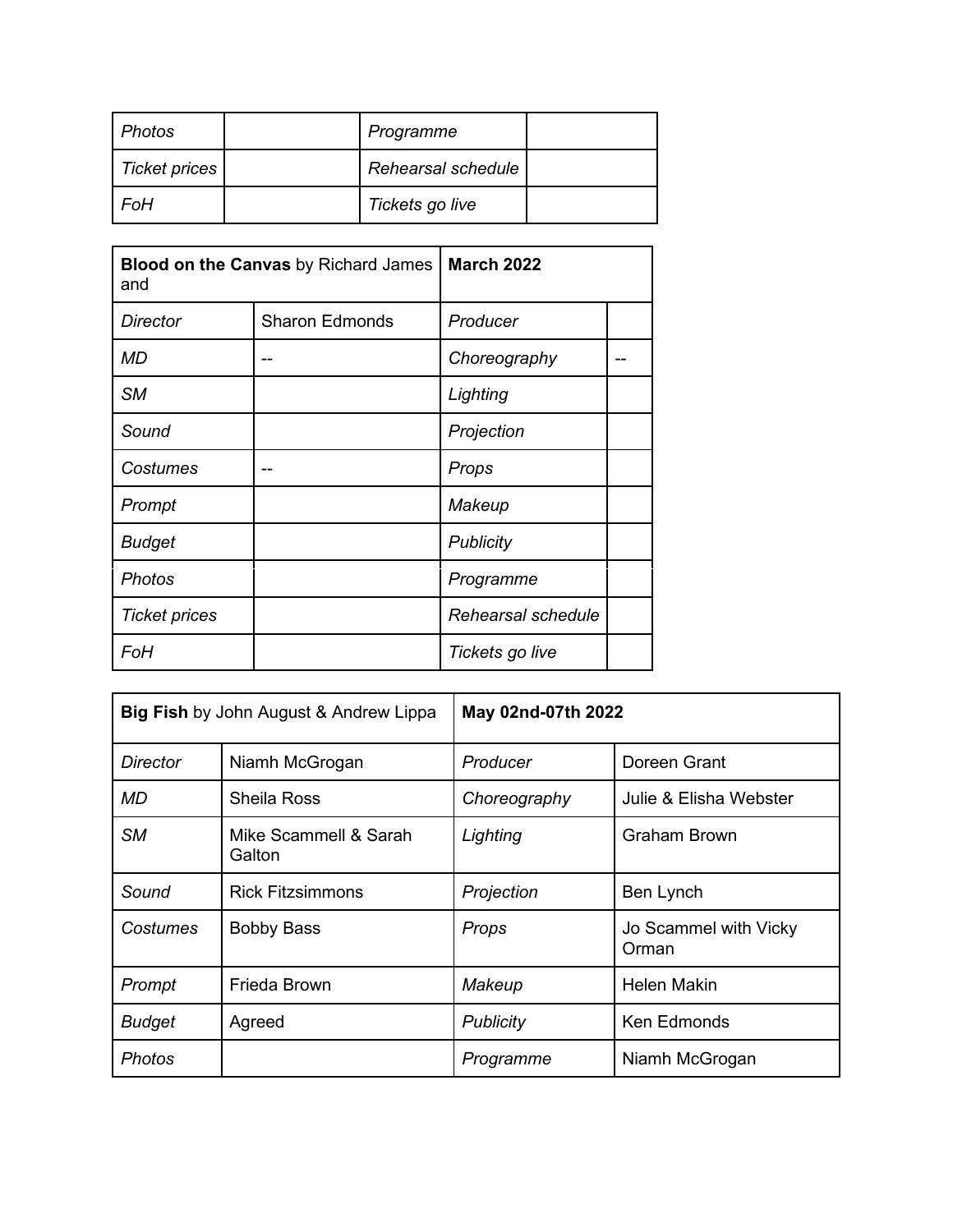| <b>Ticket</b> | £11            | Rehearsal       | Agreed |
|---------------|----------------|-----------------|--------|
| prices        | £13            | schedule        |        |
| FoH           | Sally Trayhurn | Tickets go live |        |

| And Then There Were None by Agatha<br>Christie |                        | September 2022        |                         |
|------------------------------------------------|------------------------|-----------------------|-------------------------|
| <b>Director</b>                                | Adam Lanfrachi         | Producer              | <b>Graham Brown</b>     |
| <b>MD</b>                                      | $-$                    | Voice coach           | Lois Harbinson          |
| <b>SM</b>                                      | Emma Lanfranchi        | Lighting              | <b>Graham Brown</b>     |
| Sound                                          | <b>Adrian Mitchell</b> | Projection            | --                      |
| Costumes                                       | Louise Sansam          | Props                 | Lesley & Jo<br>Scammell |
| Prompt                                         | Doreen Grant           | Makeup                | <b>Helen Makin</b>      |
| <b>Budget</b>                                  | Agreed                 | <b>Publicity</b>      | <b>Ken Edmonds</b>      |
| <b>Photos</b>                                  | <b>Greg Tresize</b>    | Programme             | Adam Lanfranchi         |
| <b>Ticket prices</b>                           | £12<br>£10             | Rehearsal<br>schedule | Agreed                  |
| FoH                                            | Sally Trayhurn         | Tickets go live       |                         |

### Proposed productions

| <b>Production and Proposer</b>                                                                                                                                                                                                                                                                    | <b>Proposed</b><br>dates       |
|---------------------------------------------------------------------------------------------------------------------------------------------------------------------------------------------------------------------------------------------------------------------------------------------------|--------------------------------|
| The Tempest by William Shakespeare<br>Jonathan Sansam                                                                                                                                                                                                                                             | September<br>2023              |
| Avenue Q by Jeff Whitty<br><b>Nick Barlow</b><br>Nick has requested this come forward to May 2023 if possible. Agree to apply for<br>licence and if is available then will be unlikely to have been requested by any other<br>local group. If we can get the licence, agreed to move to May 2023. | May 2023                       |
| Bobby Bass would like to do either a September play (possibly Secret Garden) or an<br>alternative in the panto slot (possibly Wizard of Oz)                                                                                                                                                       | If panto,<br>September<br>2022 |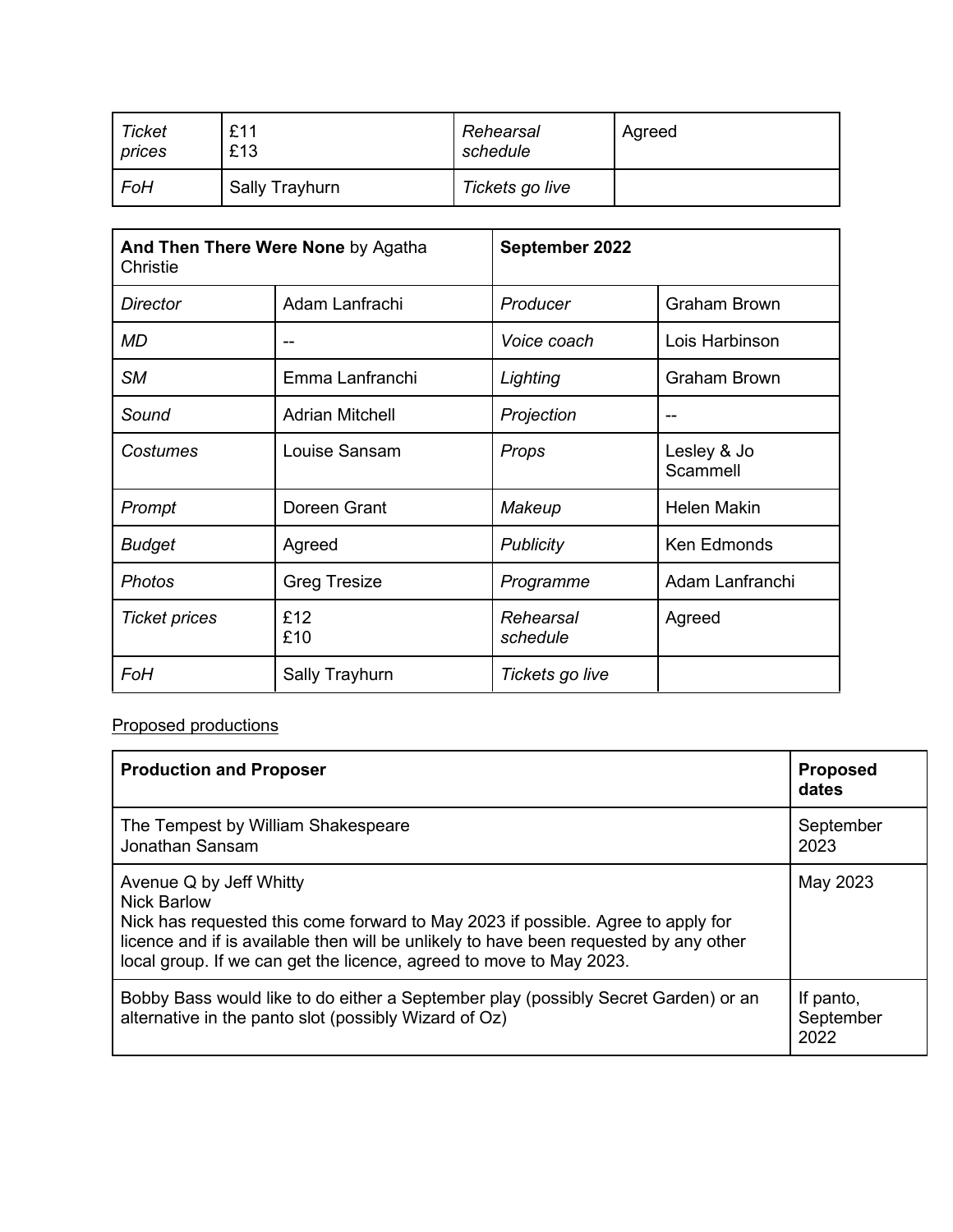### **Training**

**Show reviews** 

|  | Show   Review   Reviewed by |
|--|-----------------------------|
|  |                             |

### Any other business

| <b>Item</b>                      | <b>Actions/outcomes</b>                                                                                                                                         | Person<br>responsible |
|----------------------------------|-----------------------------------------------------------------------------------------------------------------------------------------------------------------|-----------------------|
| Monmouth<br>Theatre              | RW organising and overseeing borrow and return of<br>items. Ensure they are told that all items borrowed are<br>cleaned / disinfected before returned.          | <b>RW/KE</b>          |
| Committee<br>headshots           | AL wants to update. Photos to be taken at next meeting.                                                                                                         | All                   |
| NODA courses                     | We should keep an eye out for NODA courses and<br>encourage members to attend. These could be subsidised<br>by the theatre. Something to consider as we reopen. | All                   |
| Theatre clean<br>up              | We need a proper deep clean of the interior. Arrange to<br>be done closer to opening of Quartet.                                                                | All                   |
| Foyer                            | Suggest we redecorate the corridor. Email Aiden and ask<br>for quote to paint ceiling and, strip wallpaper and paint<br>walls. Ask for quote to repaint bar.    | <b>PP</b>             |
| Memoriam for<br>Sharon<br>Uppham | Peter Uppham would like to host an event in memory of<br>Sharon, date TBC                                                                                       | <b>KE</b>             |

#### Date of next meeting

### **Monday 28th June 2021**

Matters arising from 2020 - on hold due to CV-19 and to be reviewed once normal business resumes

| <b>Item</b>                                                         | <b>Raised</b><br>by | <b>Actions/outcomes</b>                       | <b>Person</b><br>responsible |
|---------------------------------------------------------------------|---------------------|-----------------------------------------------|------------------------------|
| Theatre handbook RW needs to be<br>given some items to fully update | <b>RW</b>           | Send out of date forms out for<br>updating    | <b>RW</b>                    |
|                                                                     |                     | Update application for<br>membership proforma | <b>PP</b>                    |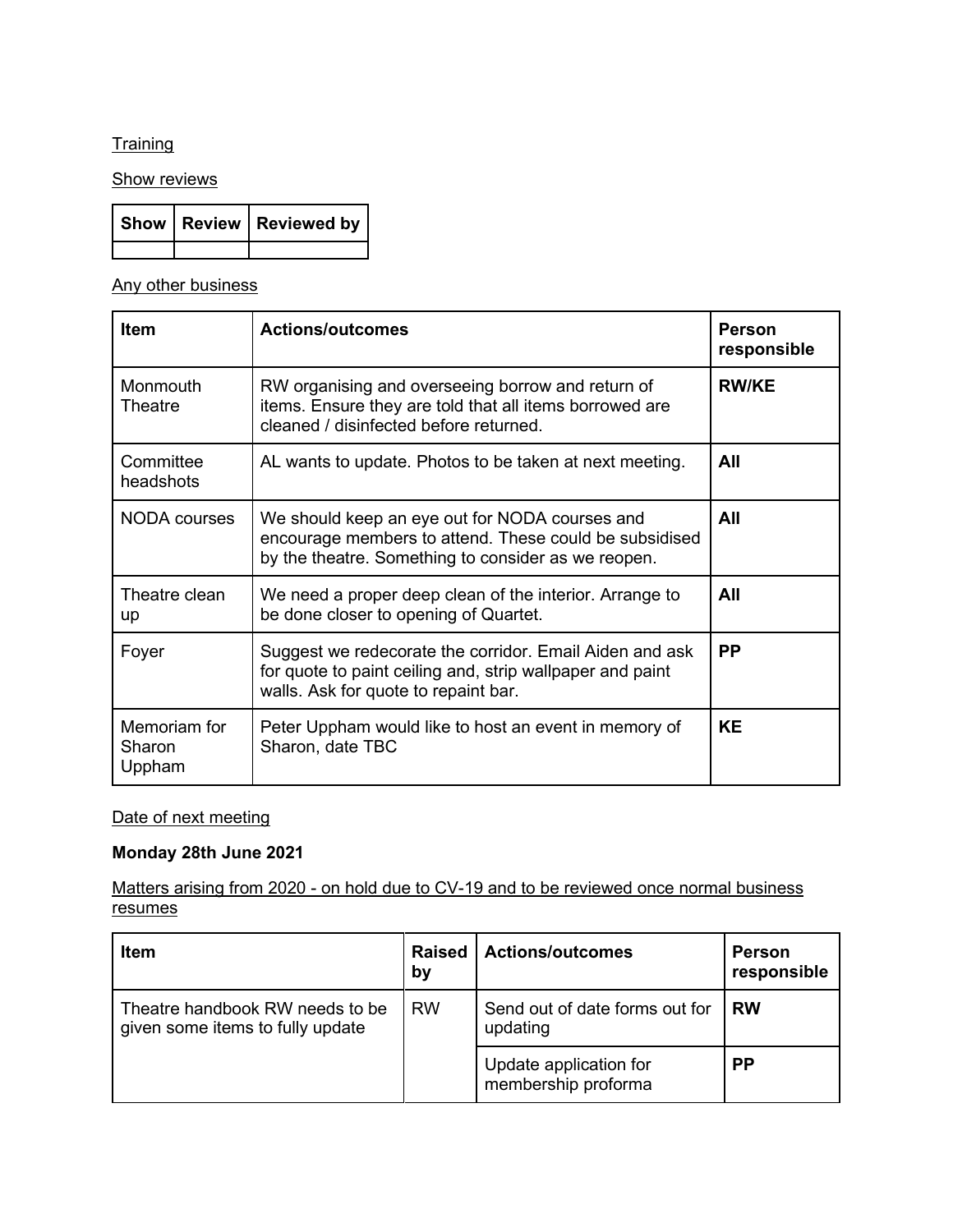|                           |           | Update membership<br>procedure                                                                                                                                                         | <b>PP</b>                            |
|---------------------------|-----------|----------------------------------------------------------------------------------------------------------------------------------------------------------------------------------------|--------------------------------------|
|                           |           | Update costume leaflet                                                                                                                                                                 | LC                                   |
|                           |           | Update diagram of<br>passageway electric box                                                                                                                                           | <b>GB</b>                            |
|                           |           | Theatre plans                                                                                                                                                                          | <b>RW</b> with<br><b>Nick Barlow</b> |
|                           |           | Updated list of committee<br>members to go on the<br>noticeboard in bar                                                                                                                | <b>NM</b>                            |
|                           |           | Agreed to update handbook<br>annually                                                                                                                                                  | <b>ER</b>                            |
| <b>High Street Banner</b> | <b>KE</b> | <b>Ongoing until City Council</b><br>makes a decision.                                                                                                                                 |                                      |
| Theatre maintenance       |           | Arrange maintenance walk<br>through with Mark Wall<br>including check of workshop<br>insulation and support for pit<br>beam.                                                           | <b>KE</b>                            |
|                           |           | There are covers where the<br>old roof lights were down<br>through the building. The<br>covers are no longer fit for<br>purpose and need replaced.<br>Request quote from Mark<br>Wall. | <b>KE</b>                            |
|                           |           | The asphalt needs resilvering<br>but not urgent yet.                                                                                                                                   |                                      |
|                           |           | Corridor is looking worn and<br>tired.                                                                                                                                                 |                                      |
|                           |           | Main roof will need retiling at<br>some point, but running<br>repairs will still do for now.                                                                                           |                                      |
|                           |           | Flat roof section over louvre<br>doors needs investigating to<br>check if any repairs imminent.<br>Request quote from Mark<br>Wall.                                                    | <b>KE</b>                            |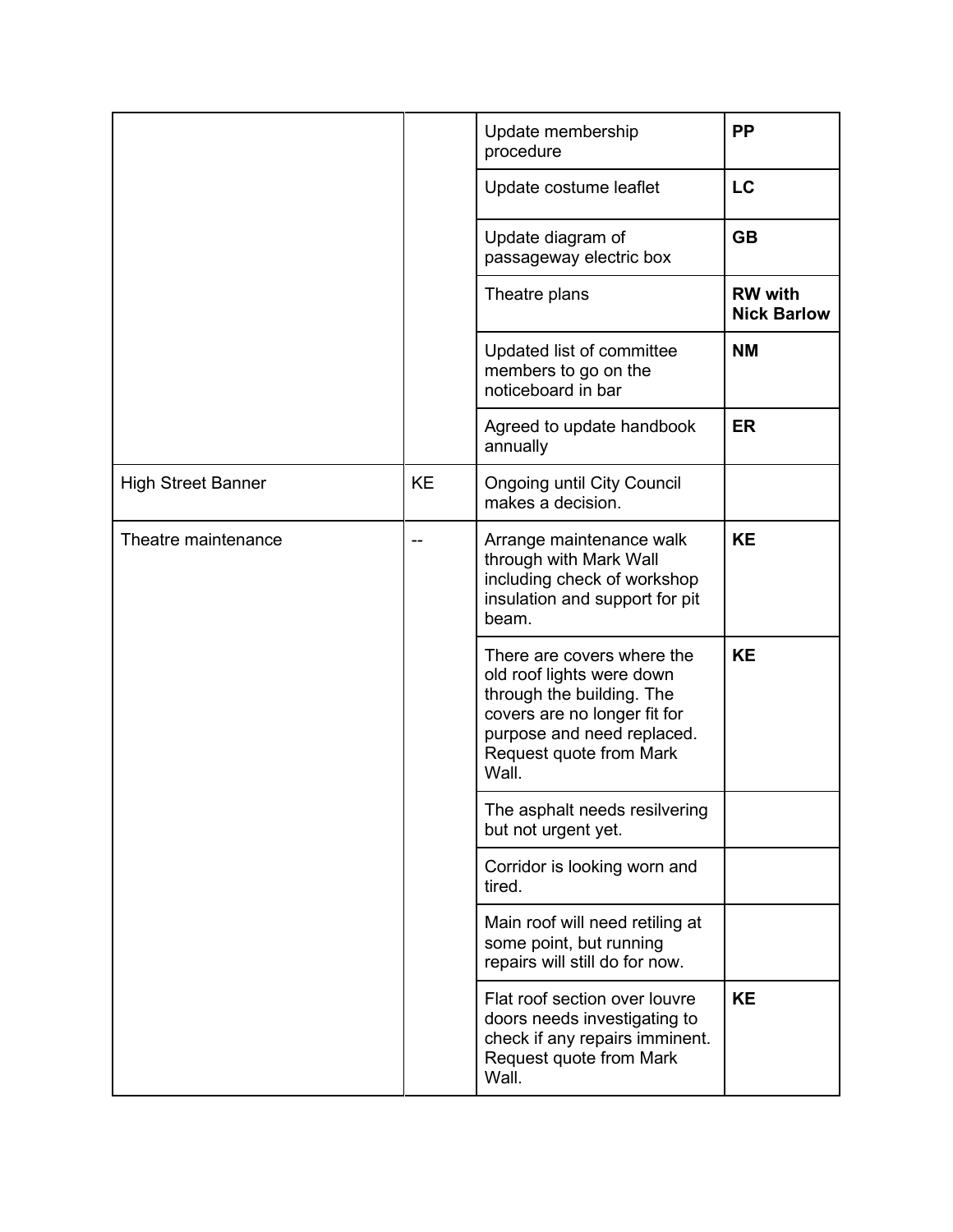|                  |           | Mark to send quote for<br>insulation over workshop.                                                                                                                                                                                                                                                                                                                                                                                                                                                                                                        | <b>KE</b> |
|------------------|-----------|------------------------------------------------------------------------------------------------------------------------------------------------------------------------------------------------------------------------------------------------------------------------------------------------------------------------------------------------------------------------------------------------------------------------------------------------------------------------------------------------------------------------------------------------------------|-----------|
|                  |           | Should take pictures of wall<br>between theatre and St<br>Cuthbert's for NM to record as<br>evidence of any future issues.                                                                                                                                                                                                                                                                                                                                                                                                                                 | <b>AL</b> |
| Waste management | <b>PP</b> | Agreed to buy two bins for box<br>office and repurpose existing<br>two for corridor and mark up 2<br>bins in workshop for recycling<br>& non-recycling. New signage<br>still applicable to change.                                                                                                                                                                                                                                                                                                                                                         | <b>ER</b> |
| Angelo Awards    | <b>NM</b> | Greg (Somerset Man<br>photographer) happy to<br>photograph ceremony in<br>return for ticket.                                                                                                                                                                                                                                                                                                                                                                                                                                                               | <b>NM</b> |
|                  |           | Inform members in January of<br>awards evening and ask for<br>suggested award categories<br>and look into badge medals<br>and certificates. Categories to<br>be lighthearted and fun:<br>Best backstage<br>homemade cake<br>Best wardrobe<br>$\bullet$<br>malfunction<br>Chris Briton ad lib award<br>for the most consistent ad<br>libber<br>Royal Destroyer of props<br>and/or costumes<br>All other suggestions to<br>Niamh.<br>Suggestions sent through and<br>agreed that suggestions time<br>frame would stay open until<br>April committee meeting. | <b>NM</b> |
|                  |           | Agreed that shows to include<br>would be those in calendar<br>year 2019. Full list of<br>categories and nominations to<br>be included for next<br>committee meeting.                                                                                                                                                                                                                                                                                                                                                                                       | <b>NM</b> |